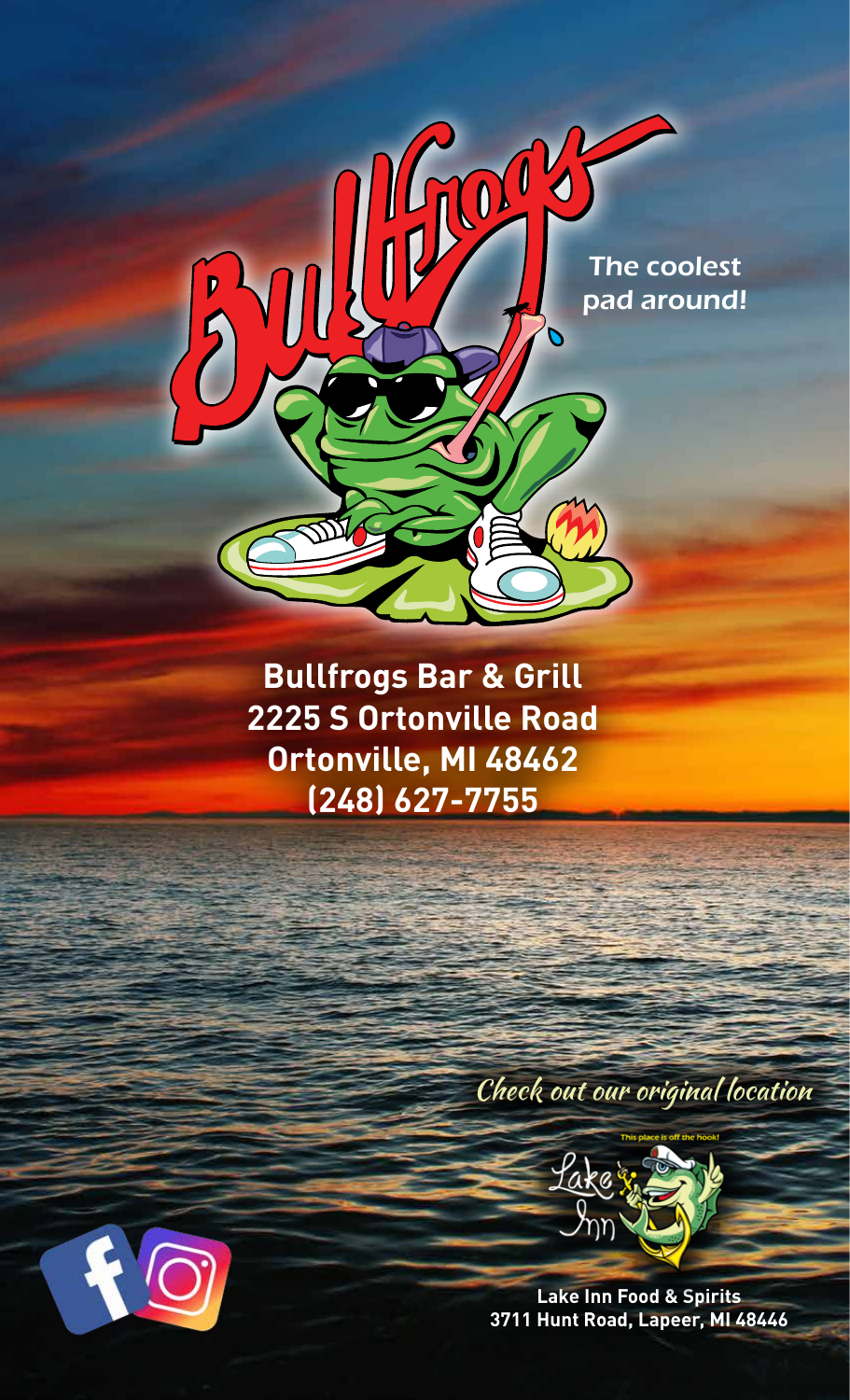## Starters

#### PITA CHIPS

Crisp, flash fried pita chips smothered in melted Monterey Jack, diced tomatoes and scallions. Served with Dijon artichoke cream cheese dip. This is a must try!… \$9.99

#### MOZZARELLA STICKS

Golden fried mozzarella cheese sticks with your choice of marinara or ranch dressing.… \$8.99

#### WING DINGS

Jumbo breaded wings served plain or tossed in one of our house-made sauces: buffalo hot, tangy bourbon BBQ, hot BBQ, or garlic parmesan.… \$13.99

#### BREADED MUSHROOMS

Plump breaded baby mushrooms fried to golden perfection.… \$9.99

#### BBQ PORK QUESADILLA

Grilled flour tortilla loaded with "fall off the bone" pulled pork in our secret BBQ sauce with a blend of cheddar and Monterey jack cheese… \$11.99

#### BUTTER POACHED MUSSELS

Largest mussels around! Mussels simmered in drawn butter, fresh garlic and white wine.… \$15.99

#### COMBO PLATTER

A blooming onion surrounded by all your favorites - potato skins, cheese sticks, wings and mushrooms.… \$16.99

#### COCONUT SHRIMP

Six tasty "Jumbo Shrimp", dipped in coconut and lightly deep fried. Served with a sweet & sour sauce.… \$11.99

#### BREAD STICKS

Our famous fresh bread sticks brushed with garlic butter and grated Parmesan cheese. Served with homemade garlic whipped cream cheese… \$9.99

#### PRETZELS & BEER CHEESE

A fan favorite! Four jumbo Bavarian style pretzels served with our homemade beer cheese… \$9.99

#### JUMBO FRIED SHRIMP

Six tasty jumbo shrimp, lightly battered and served with cocktail sauce… \$11.99

#### BLOOMING ONION

Colossal onion blossom lightly breaded and fried. Served with honey mustard or ranch for dipping. Great for large parties!… \$9 .99

#### LOADED POTATO SKINS

Jumbo potato boats filled with blended cheeses, scallions and smoked bacon crumbles… \$9.99

#### FRIED PICKLES

Breaded Kosher pickle spears with ranch or honey mustard dipping sauce…\$9.99

## Signature Salads

#### GRILLED SALMON SALAD

A half-pound grilled salmon filet served over a fresh bed of lettuce with red onions, cucumbers, tomatoes, diced green peppers, and shredded mozzarella cheese.… \$16.99

#### GRILLED CHICKEN SALAD

Grilled marinated breast of chicken served on top of a bed of lettuce, tomatoes, fresh mushrooms and ranch dressing topped with cheddar cheese.… \$13.99

#### SEAFOOD SALAD

Tossed greens, cherry tomatoes, onions, hard-boiled egg, cucumber, mixed with popcorn shrimp & crab meat… \$12.99

#### GREEK SALAD

Fresh mixed greens, banana peppers, cherry tomatoes, cucumbers, onions, black olives, beets, crumbled feta cheese and Greek dressing.… \$11.99 Add Grilled Chicken Breast… \$3.99

#### TACO SALAD

Fresh greens, chopped onions, tomatoes, seasoned beef and black olives and shredded cheddar all tossed in a mexican style dressing, served in a crispy tortilla bowl.… \$13.99

#### ANTIPASTO SALAD

Fresh greens tossed with sliced ham, pepperoni, mozzarella cheese, diced tomatoes, banana peppers, red onions and black olives. Served with a lemon garlic dressing.… \$12.99

#### TRAVERSE CITY CHICKEN

Grilled chicken over mixed greens, dried cherries, walnuts, bleu cheese crumbles and a raspberry vinaigrette dressing.… \$14.99

#### CHICKEN COBB SALAD

Grilled chicken breast over mixed greens with bacon, bleu cheese crumbles, hard-boiled egg, tomatoes, black olives, and cucumbers. Dressing of your choice… \$14.99

#### APPLE ORCHARD SALAD

Grilled chicken breast sliced atop a lettuce blend with crumbled bleu cheese, dried cherries and Michigan gala apples, served with sweet onion dressing.… \$14.99

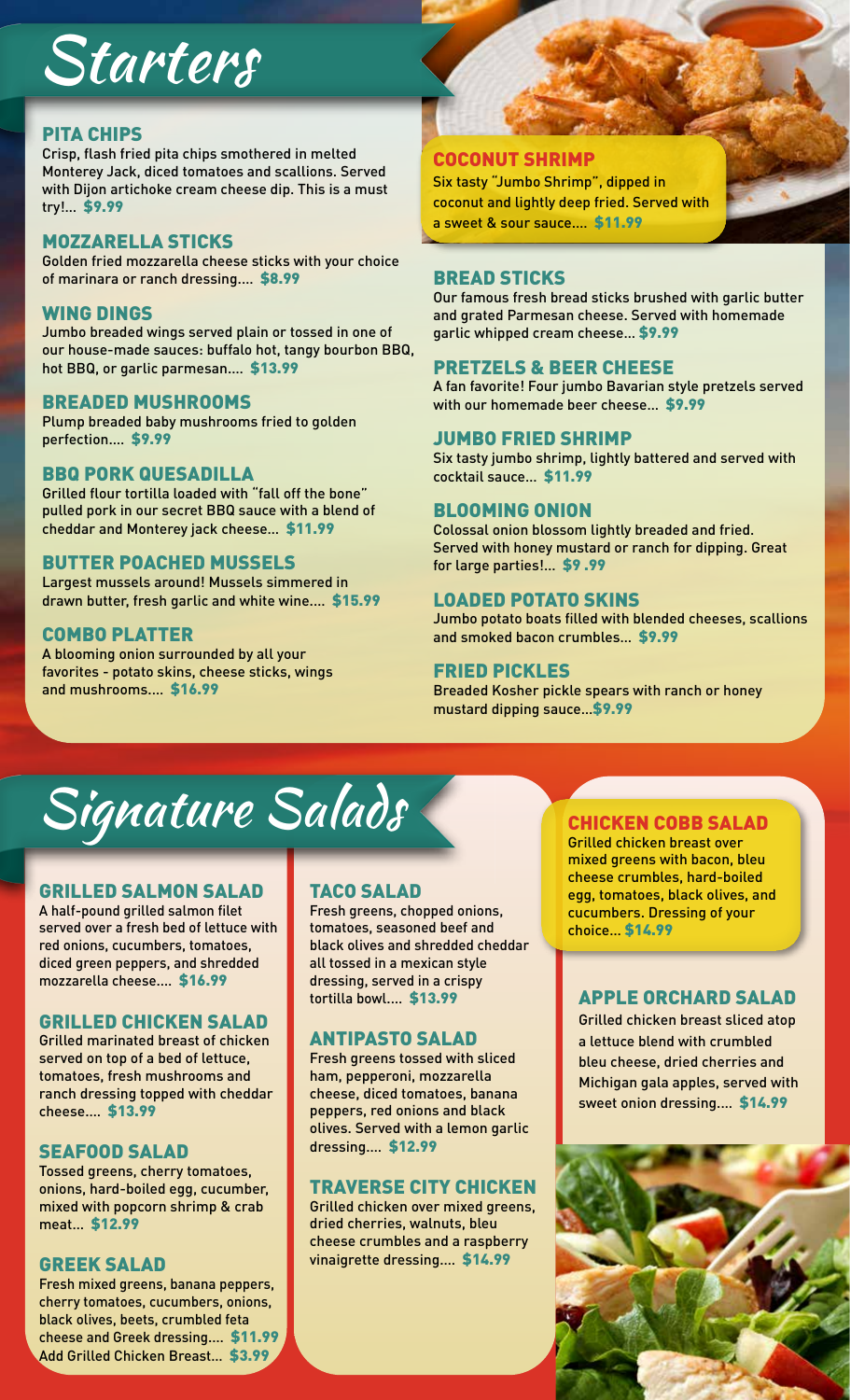

#### BAKED POTATO SOUP Our popular fresh house-made

soup brought to you piping hot. Cup.… \$3.99 Bowl.… \$4.99

#### BAKED FRENCH ONION

Crock of delicious housemade onion soup with croutons and Provolone cheese, broiled to perfection.... \$5.99

#### SOUP DU JOUR

Bullfrogs housemade "Soup of the Day". Cup.… \$3.99 Bowl.… \$4.99

# Sandwiches

**Sandwiches are served with French fries and a pickle on your choice of white, wheat, rye, pita bread or a wrap. Substitute sweet potato tots or onion rings for \$1.99**



#### WAMMA JAMMA

Hickory smoked ham and bacon, cheddar cheese, lettuce, tomato and crispy onion on our special house bun.… \$12.99

#### CHICKEN BACON PITA

Breaded chicken tenders, bacon, American cheese, onion, lettuce and tomato dressed with ranch dressing all rolled in a warm pita.… \$12.99

#### GRILLED REUBEN

Grilled corned beef, juicy sauerkraut, Swiss cheese and Thousand Island dressing… \$12.99

#### VEGGIE PITA

Fresh tomato slices, cucumber, guacamole, red onions and lettuce on pita bread. Served with a side of cottage cheese. For the health conscious veggie lover.… \$9.99

#### CLUB SANDWICH

Layers and layers of turkey, ham and bacon with fresh lettuce, sliced tomato, mayo, Swiss and American cheese… \$13.99



#### B.L.T.

Strips of grilled bacon, fresh lettuce and sliced tomato with mayonnaise… \$9.99

#### GRILLED CHICKEN CAPRESE SANDWICH

Grilled chicken breast with melted mozzarella, basil, sliced tomato, shredded lettuce, and a balsamic reduction served atop toasted marble rye.… \$13.99



#### STEAK SANDWICH

Shaved ribeye with sautéed onions, bell peppers, sliced mushrooms and aged Swiss, served on a toasted hoagie bun.… \$13.99

#### BBQ PULLED PORK

Slow roasted and simmered in our homemade tangy bourbon BBQ sauce. Served on our special house bun with fries and a side of cole slaw.… \$12.99 Try it with cheese.… 50¢ extra

#### FRENCH DIP

Shaved ribeye in a toasted hoagie bun with melted Swiss cheese, served with a side of au jus.… \$13.99

#### MARINATED CHICKEN BREAST

Grilled boneless chicken marinated in our special marinade. Served on our fresh house egg-washed bun with lettuce, tomatoes, onions and mayo.… \$12.99 Try it with cheese.… 50¢ extra or bacon.… \$1.00 extra

#### GRILLED CHEESE

American cheese on three slices of bread… \$7.99 What else can you say? Try it with a slice of tomato.… 50¢ extra Add bacon.… \$1.00 extra or Ham… \$2.00 extra

#### THE COD FATHER

Two pieces of hand-cut Cod dipped in our special housemade beer batter with sliced onions, lettuce and tomatoes on our fresh house egg-washed bun.… \$12.99

#### PAN-FRIED PERCH SANDWICH

Two pieces of lake perch lightly breaded in Italian bread crumbs and pan-fried. Served with lettuce, tomatoes and onions on our fresh house egg-washed bun.… \$12.99

#### TURKEY MELT

Warm shaved turkey, grilled bacon, tomatoes and melted American cheese. We grill it on your favorite bread.… \$12.99

#### BASKET OF ONION RINGS.… \$4.99

BASKET OF FRENCH FRIES... \$3.99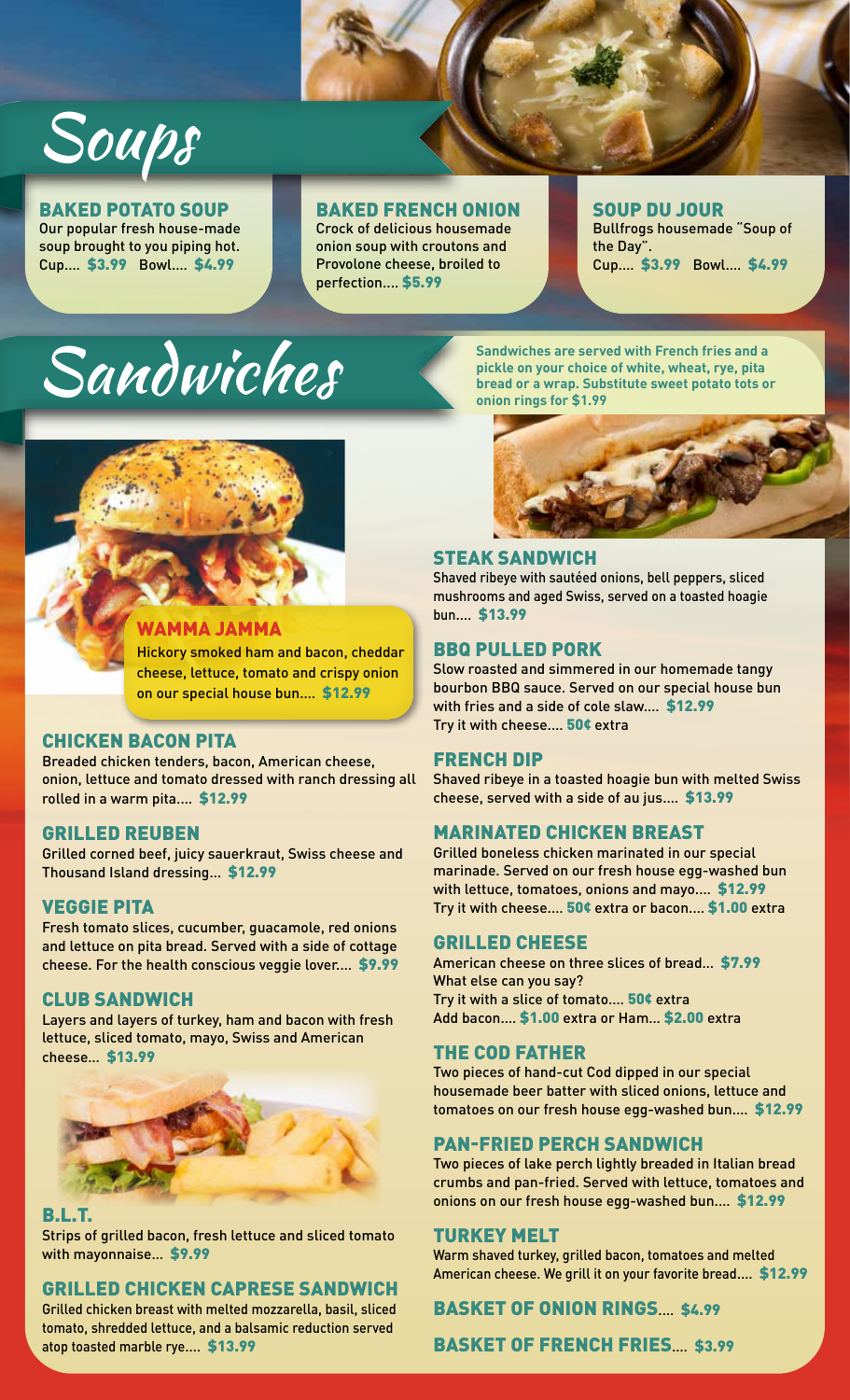### **COUPMET BURGERS** are served with French fries, onions, lettuce, toma<br>
rings for \$1.99



#### SMOKEHOUSE BBQ BURGER

Juicy Angus Beef®, topped with cheddar jack cheese, crisp bacon, homemade BBQ sauce and fried onion strings.… \$14.99

#### CLASSIC BURGER

Juicy Angus Beef®, 1/2lb of fresh butcher hand-pattied ground beef.… \$12.99 Add American, Swiss, Cheddar, Provolone or Pepperjack cheese… 50¢ Add bacon… \$1.00

#### BLACK & BLEU BURGER

Juicy Angus Beef®, blackened, loaded with Bleu cheese, topped with lettuce, onions and tomatoes. Chef's favorite!… \$13.99

#### BAYOU BURGER

Juicy Angus Beef®, rubbed with Cajun seasonings. Topped with grilled onions, fried pickles, shredded lettuce and spicy mayo… \$14.99

#### MUSHROOM BURGER

The classic burger smothered with grilled mushrooms and melted Swiss cheese.… \$13.99

#### BLACK BEAN BURGER

For the health-conscious burger lover, the Black Bean Burger is the perfect choice… \$10.99 Add American, Swiss, Cheddar, Provolone or Pepperjack cheese… 50¢

Ask your server about menu items that are cooked to order or served raw. Consuming raw or undercooked meats, poultry, seafood, shellfish or eggs may increase your risk of foodborne illness.

**We proudly serve Angus Beef® burgers. All burgers are served with French fries, onions, lettuce, tomato** 

#### FAMOUS BUFFALO BURGER

Over a 1/3 lb. of fresh buffalo meat, served with onions, lettuce and tomatoes. Lean, low cholesterol and healthy.… \$12.99 Add American, Swiss, Cheddar, Provolone or Pepperjack cheese… 50¢

#### BACON BEER CHEESE BURGER

Juicy Angus Beef® topped with homemade beer cheese, smoked bacon, jalapenos, and shredded lettuce… \$14.99



#### GRILLED CHICKEN FETTUCCINE ALFREDO

Sliced grilled chicken breast over fettuccine, tossed in Parmesan cream sauce with mushrooms and scallions.… \$15.99

#### SEAFOOD FETTUCCINE ALFREDO

Fettuccine noodles sautéed with a flavorful Parmesan cream sauce, sliced fresh mushrooms, shrimp and crab meat topped with scallions.… \$16.99

**Pasta dishes are served with your choice of soup,**<br>tossed salad, coleslaw or cottage cheese.

#### BAKED SPAGHETTI

House made meat sauce over spaghetti, baked with a blend of Italian cheeses.… \$13.99

### **Mexican Favorites All dishes are served with a side of salsa and sour**

#### WET BURRITO

Beef and bean stuffed burrito topped with Mexican sauce, cheddar cheese, diced tomatoes, lettuce and black olives.… \$12.99

#### CHICKEN CHIMICHANGAS

Shredded chicken and bean wraps fried crisp and covered with Mexican sauce, shredded cheddar cheese, chopped lettuce and tomatoes.… \$11.99



#### NACHO SUPREME

Tortilla chips topped with tomatoes, lettuce, onions, black olives, jalepenos and nacho cheese sauce.… \$10.99 With Beef.… \$13.99 With Chicken.… \$13.99

#### CHICKEN QUESADILLA

A crisp grilled tortilla stuffed with shredded seasoned chicken, cheddar jack cheese, and taco sauce. Served with a side of lettuce, salsa, and sour cream.… \$11.99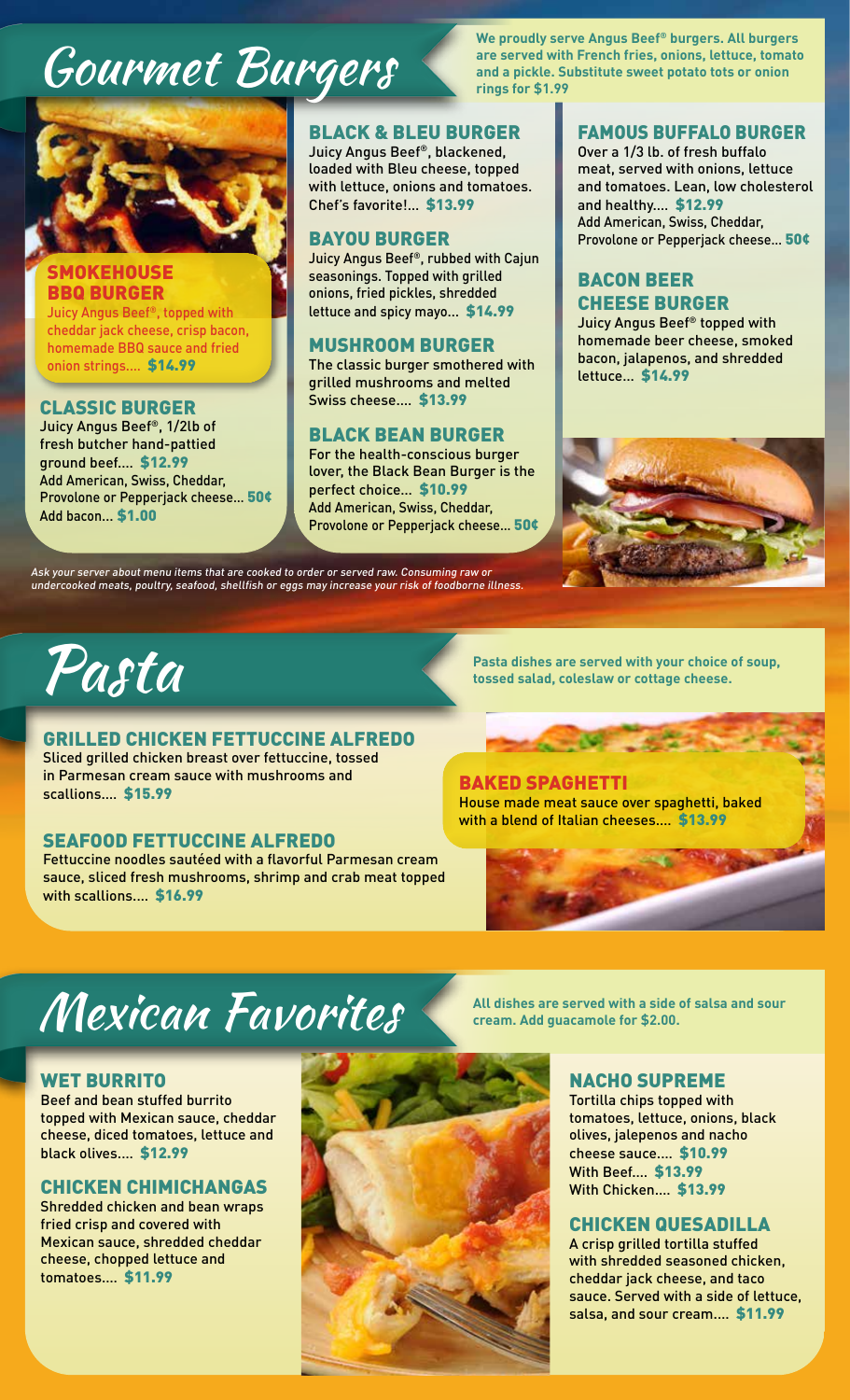### Fresh from the Sea **reserved with your choice of vegetable**, potato or rice, and soup, salad, coleslaw or cottage cheese.

#### SAUTEED LAKE PERCH

A generous portion of perch filets lightly seasoned with bread crumbs and pan seared to perfection.… \$18.99

#### PAN FRIED WALLEYE

Lightly breaded and seared golden brown.… \$18.99

#### JUMBO SHRIMP

8 of the largest around! You can order them deep fried or scampi style. Served with fresh lemon and cocktail sauce.… \$18.99

#### CLAMS

Breaded Clams served with a fresh lemon wedge and cocktail sauce. It's a plate full! .… \$15.99

#### SEAFOOD COMBO

Generous portions from the deep sea. A combination of breaded cod, jumbo shrimp, and clams. Served with a fresh lemon wedge, cocktail and tartar sauces.… \$19.99

#### FISH TACOS

Flash fried Atlantic Cod, pico de gallo, shredded lettuce, Monterey Jack/cheddar blended cheese, and a cajun spiced aioli served with your choice of soup, salad, coleslaw, or cottage cheese... \$16.99

FISH & CHIPS Fresh Atlantic cod flash fried in our delicious beer batter. \$16.99

#### LEMON PEPPER COD

Flaky broiled cod seasoned with lemon and pepper. Served with tartar sauce.… \$16.99

#### **SALMON**

A half pound mouth-watering salmon filet grilled or broiled to perfection and served with a lobster cream sauce.… \$19.99 Have your salmon blackened .… \$1.00

#### COD AU-GRATIN

Three large pieces of fresh Atlantic cod baked in lobster cream sauce. Topped with cheddar jack and parmesan cheese… \$17.99

#### FROG LEGS

Jumbo frog legs deep fried to a golden brown. Served with a side of your choice, a fresh lemon wedge, tartar and cocktail sauces .… \$18.99 Try them garlic sautéed .… \$1.00



NEW YORK STRIP A 12 oz. Choice cut char grilled to perfection.… \$21.99

#### STEAK BITES

Generous portions of our hand cut tenderloin served with our own zip sauce and dinner bread As appetizer.… \$15.99 As entrée with two sides.… \$19.99

**Spoil yourself and add grilled onions for 50¢ or**  Steaks and Spoil yourself and add grilled onions for 50¢ or<br>autéed mushrooms for \$1.00. Make your entrée<br>blackened for just \$1.00 extra.

#### FRESH-CUT RIBEYE

Thick succulent 14 oz. cut of Choice Ribeye grilled to your liking. This steak is outstanding blackened.… \$24.99

#### Upgrade your steak to a SURF AND TURF by adding a side of jumbo shrimp served your way.

Fried, coconut or scampi style for.... \$4.99